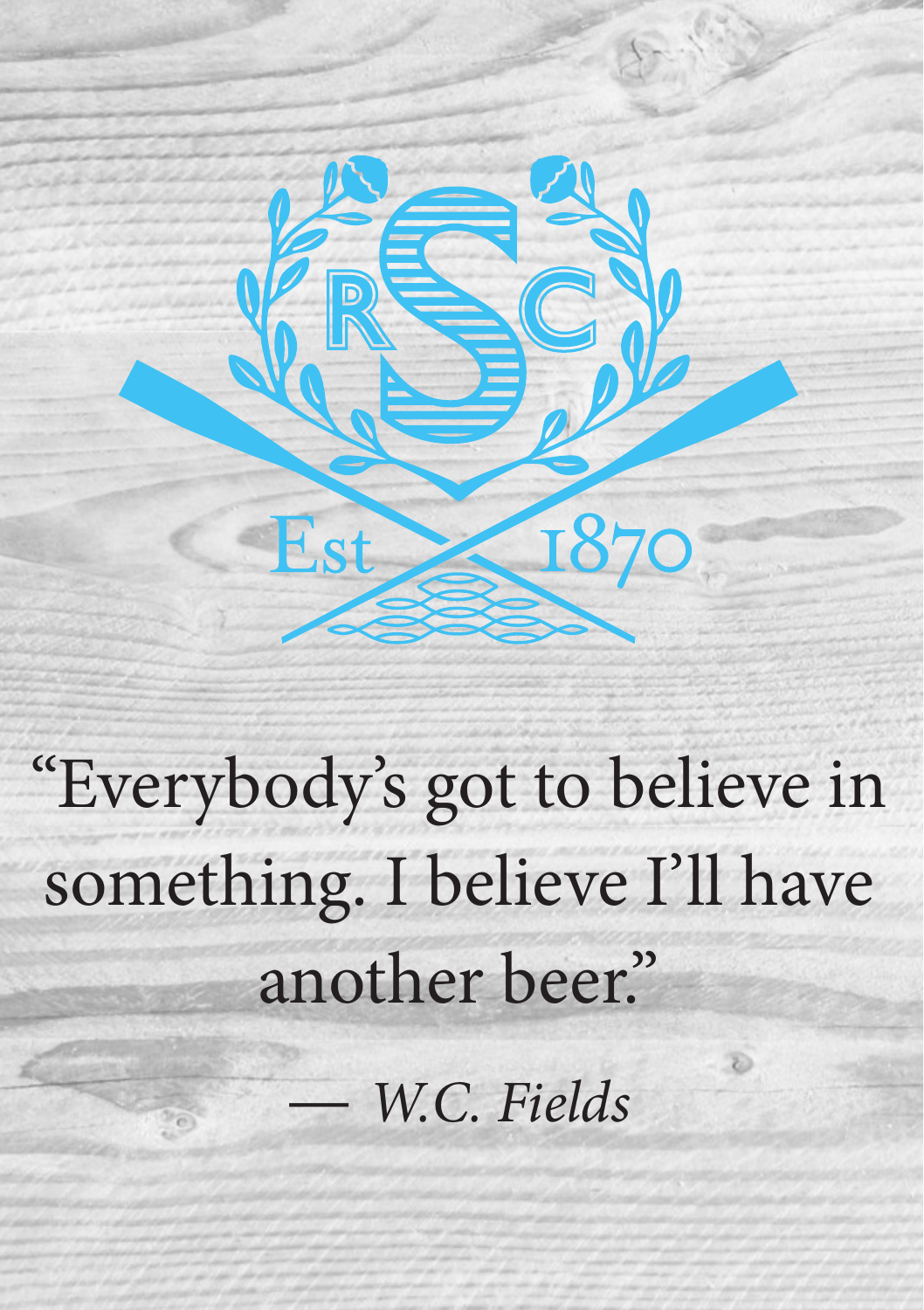

### SPECIALS

# Prosecco Spritz Range 14

## Cocktail Special Alabama Slammer 12 Mon to Thurs

## Craft Beer Special Little Creatures Pacific Ale 7

Mon to Thurs

# Gin Tasting Flight 20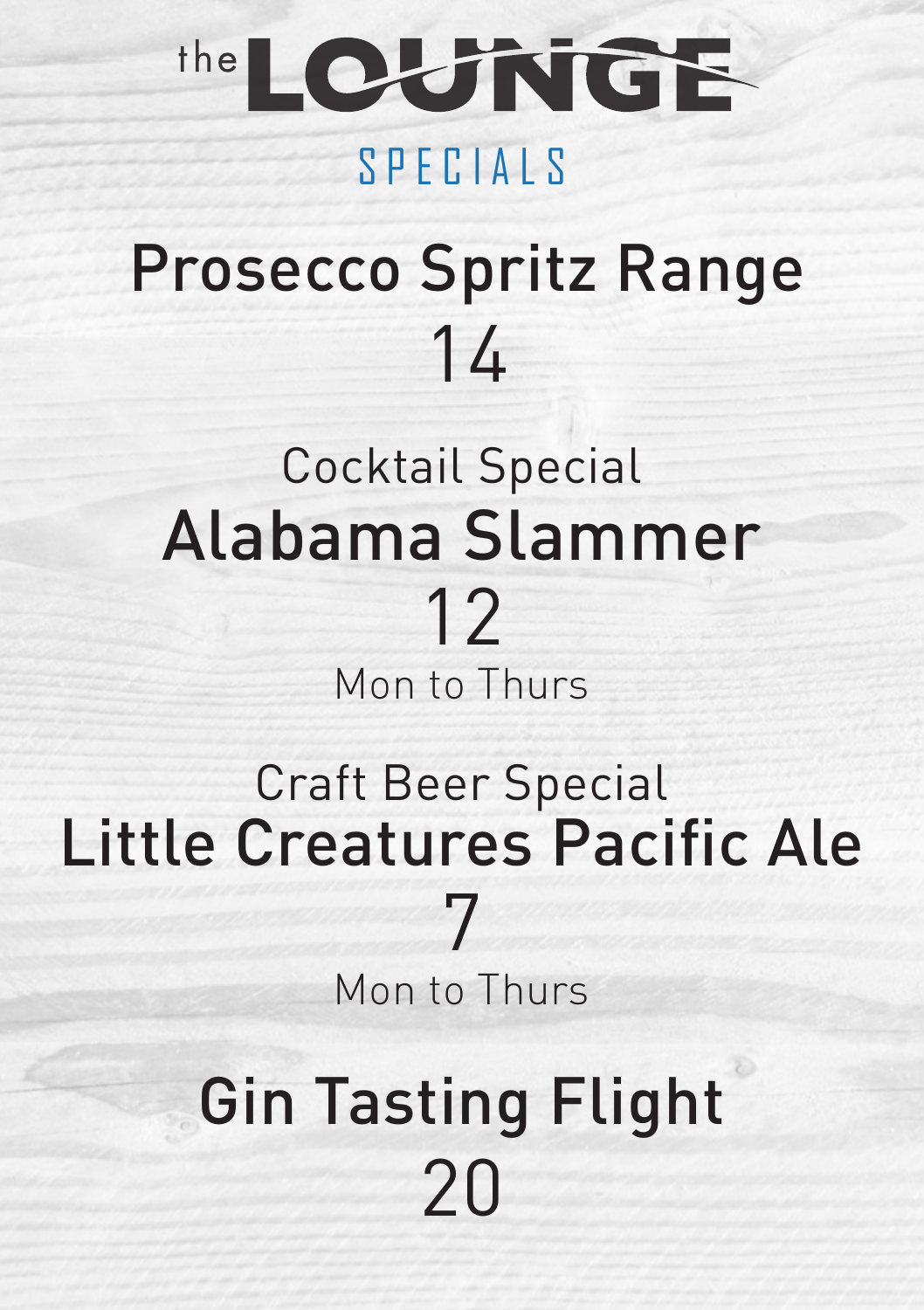# Cocktails

### FROZEN COCKTAILS

*FROSÉ - 12* Rosé with Aperol, Cointreau & elderflower

*SUNSET COBBLER -12* Lychee, passionfruit, peach & cranberry with an Absolut Vodka base

*MARGARITA - 12* Jose Cuervo Tequila, Cointreau & Lime

*G&T- 12* Bombay Sapphire Gin, Tonic & Grapefruit

**Our frozen cocktails are made in house by our resident mixologist**

### SELTZERS

*WAYWARD SUMMER BERRIES - 10*

*WAYWARD TROPICAL MANGO - 10*

#### JUGS TO SHARE - 35 \*3-4 SERVES

#### *PIMM'S NO.1 CUP*

The classic pitcher to share with friends. Pimm's complimented with fresh seasonal fruits & cucumber, topped with lemonade

#### *SANGRIA BLANCO*

White wine mixed with lemon, strawberries, Brandy & Cointreau

#### *SPICED RUM MULE*

Sailor Jerry Spiced Rum and Aperol mixed with lime, bitters, and topped with ginger beer

### BARTENDERS CHOICE

*ESPRESSO MARTINI - 17* Absolut Vodka, Mr Black & espresso

*ALABAMA SLAMMER - 17* Sloe Gin, Amareto, Southern Comfort & orange

*FRENCH MARTINI - 17* Chambord, Absolut Vodka & pineapple juice

*SOUTHSIDE - 17* Bombay Sapphire Gin, lime and mint

**Classics available on request**

### SPRITZ

*APEROL SPRITZ - 14* Aperol, prosecco & orange

*PARAISO SPRITZ - 14* Lychee Liqueur, peach, prosecco & lime

*PINK GIN SPRITZ - 14* Pink Gin, strawberry & rose, prosecco & berries

## ALL NATURAL SODAS

#### \*\*NON-ALCOHOLIC\*\*

*PASSIONFRUIT - 7* Passionfruit with kaffir lime leaf & mint

*STRAWBERRY & ROSE - 7* Strawberry & rose with fresh berries

*PINK GRAPEFRUIT - 7* Pink Grapefruit with a dash of tonic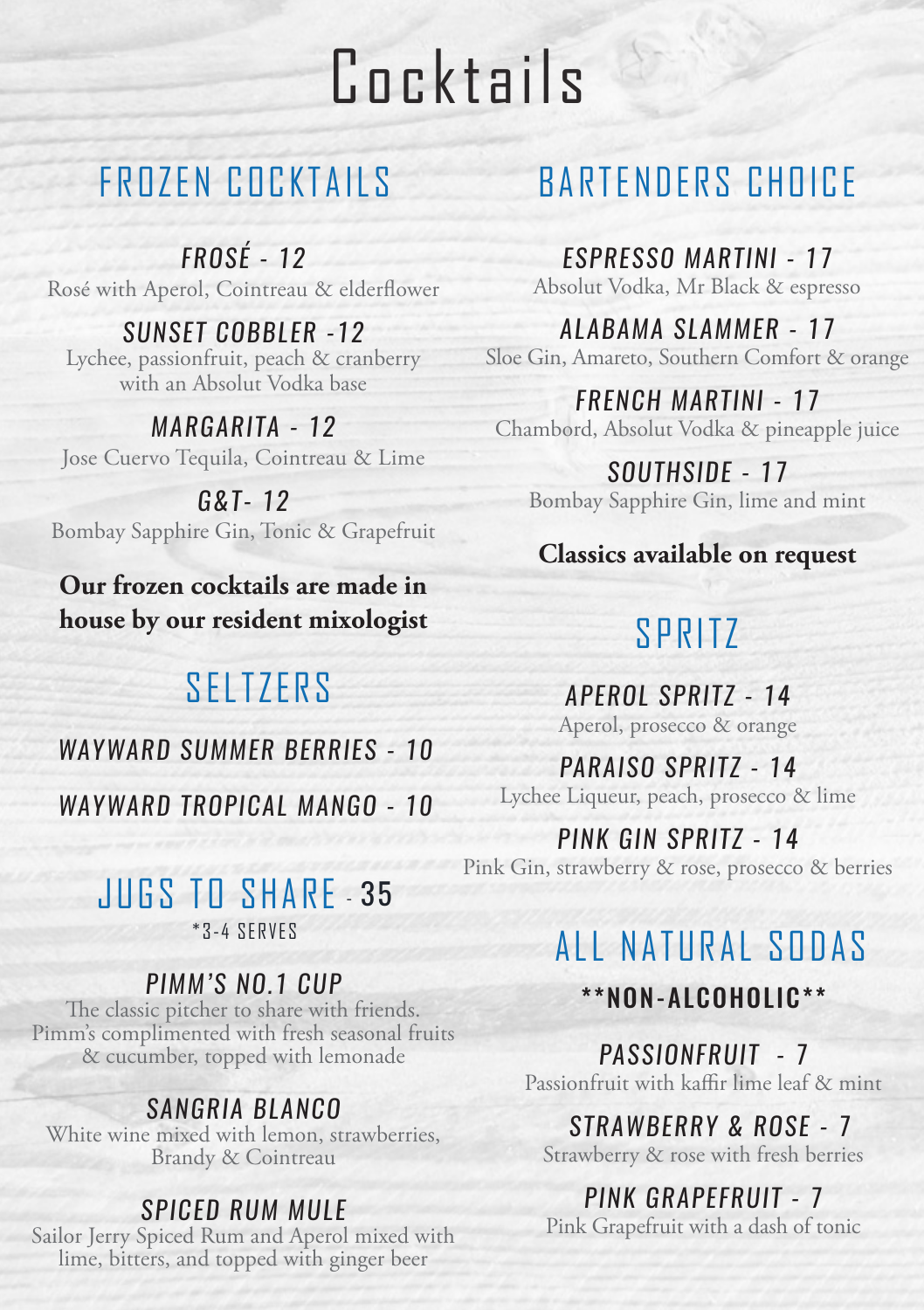# CRAFT BEER

| <b>TAP</b>                           | 425ml | 1275ml<br><b>Beer Kettle</b> |
|--------------------------------------|-------|------------------------------|
| JAMES SQUIRE MID RIVER PALE ALE      | 8.4   | 23                           |
| LITTLE CREATURES PACIFIC ALE         | 9.1   | 25                           |
| KOSCIUSZKO PALE ALE                  | 9.1   | 25                           |
| LITTLE CREATURES PALE ALE            | 9.1   | 25                           |
| AKASHA CANADA BAY XPA                | 9.1   | 25                           |
| WHITE RABBIT DARK ALE                | 9.1   | 25                           |
| YOUNG HENRYS IPA                     | 9.3   | 25                           |
| ?? LIMITED RELEASE ?? ASK AT THE BAR |       |                              |

## CHAMPAGNE & SPARKLING

| JACQUART NV Champagne FRANCE                      |      | 85  |
|---------------------------------------------------|------|-----|
| <b>MUMM GRAND CORDON NV</b> Champagne FRANCE      |      | 99  |
| VEUVE CLICQUOT NV Champagne FRANCE                |      | 120 |
| <b>MOORES CREEK BRUT AUS</b>                      | 8.5  | 38  |
| <b>EMILY BRUT CUVÉE</b> King Valley VIC           | 9.5  | 41  |
| <b>DIVICI PROSECCO *organic</b> Veneto ITALY      | 10.7 | 51  |
| LOUIS BOUILLOT SPARKLING ROSÉ Burgundy FRANCE     | 11.7 | 57  |
| TYRRELL'S PINOT NOIR CHARDONNAY Hunter Valley NSW |      | 59  |

# ROSÉ

|                                           | 150ml 250ml Btl |    |
|-------------------------------------------|-----------------|----|
| BESIDE BROKE ROAD ROSÉ Margaret River WA  | 9.4 14.4 44     |    |
| <b>BOUCHARD AINÉ ROSÉ Burgundy FRANCE</b> | 10.2 15.2 46    |    |
| LA VIE EN ROSÉ Languedoc FRANCE           | 11.4 16.4 51    |    |
| ÉTÉ ROSÉ Provence FRANCE                  |                 | 56 |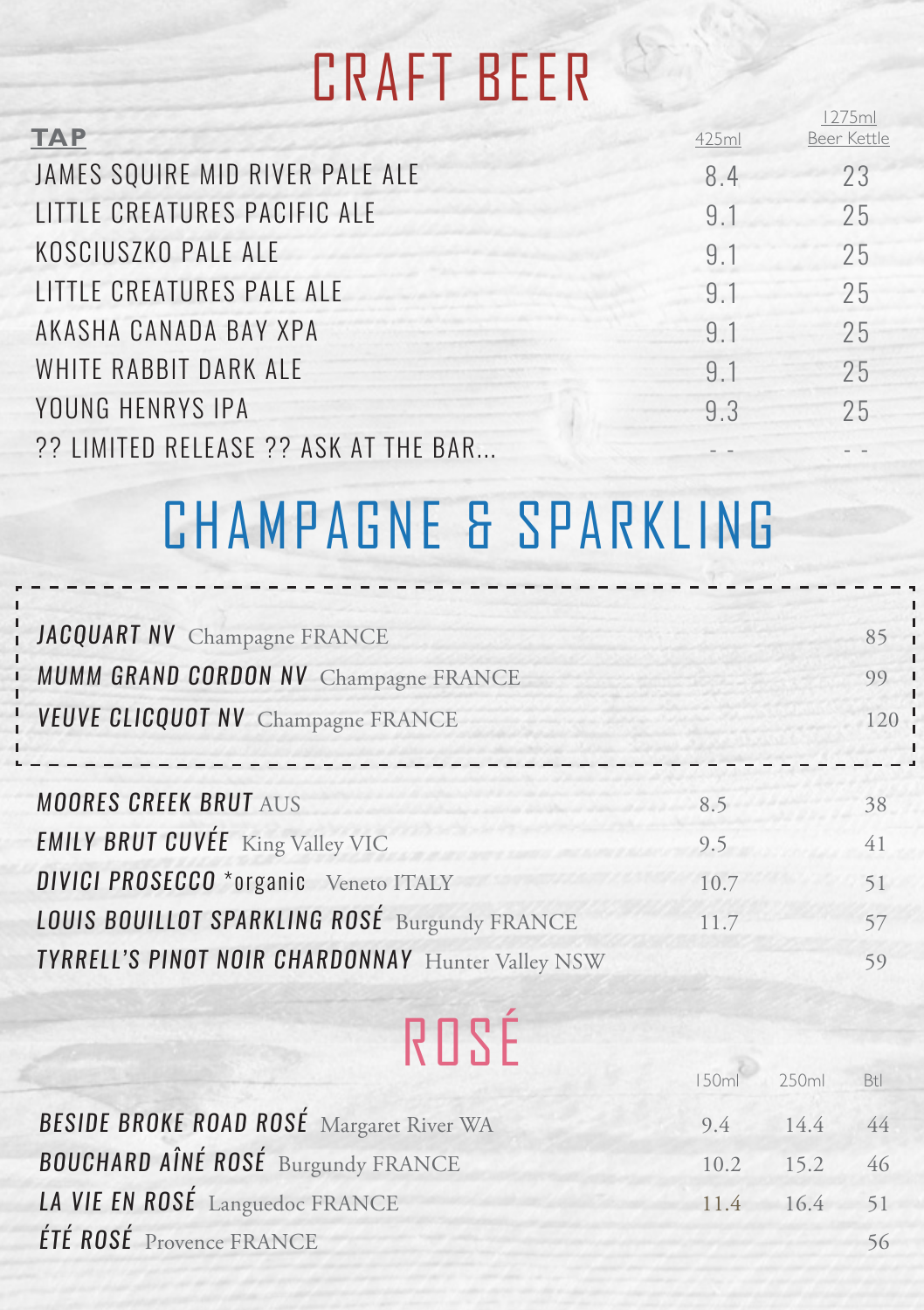# **WHITE**

| RIESLING                                                        | 150ml       | 250ml | <b>Btl</b> |
|-----------------------------------------------------------------|-------------|-------|------------|
| JIM BARRY 'THE ATHERLEY' RIESLING '21 Clare Valley SA           | 10.4        | 15.9  | 50         |
| WIRRA WIRRA 'THE LOST WATCH' RIESLING '21 Adelaide Hills SA     |             |       | 57         |
|                                                                 |             |       |            |
| SAUVIGNON BLANC                                                 |             |       |            |
| <b>MOORE'S CREEK SAUVIGNON BLANC '21 AUS</b>                    | 8.4         | 12.4  | 38         |
| 821 SOUTH SAUVIGNON BLANC '21 Marlborough NZ                    | $10-10$     | 15    | 48         |
| <b>TROUT VALLEY SAUVIGNON BLANC '21 Nelson NZ</b>               | $10.4$ 15.9 |       | 50         |
| RA NUI SAUVIGNON BLANC '20 Marlborough NZ                       |             |       | 52         |
|                                                                 |             |       |            |
| PINOT'S                                                         |             |       |            |
| <b>BESIDE BROKE ROAD PINOT GRIS '21 King Valley VIC</b>         | 9.4         | 14.4  | 44         |
| LE PEZZE PINOT GRIGIO '20 Veneto ITALY                          | 10.7        | 16.2  | 49         |
| TROUT VALLEY RESERVE PINOT GRIS '20 Nelson NZ                   |             |       | 58         |
|                                                                 |             |       |            |
| CHARDONNAY                                                      |             |       |            |
| OLD WINERY CHARDONNAY '21 Hunter Valley NSW                     | 8.4         | 12.4  | 38         |
| TYRRELL'S HV CHARDONNAY '21 Hunter Valley NSW                   | 9.9         | 15.4  | 47         |
| MCHENRY HOHNEN ROCKY ROAD CHARD '21 Margaret River WA 11.5 17.2 |             |       | 52         |
| DALRYMPLE CAVE BLOCK CHARDONNAY '19 TAS                         |             |       | 71         |
|                                                                 |             |       |            |
| <b>BLENDS &amp; OTHERS</b>                                      |             |       |            |
| VIVO MOSCATO '20 Riverina NSW                                   | 8.4 12.7    |       | 39         |
| TYRRELL'S HV SEMILLON '21 Hunter Valley NSW                     |             |       | 48         |
| HAYSHED HILL SSB '20 Margaret River WA                          |             |       | 51         |
|                                                                 |             |       |            |